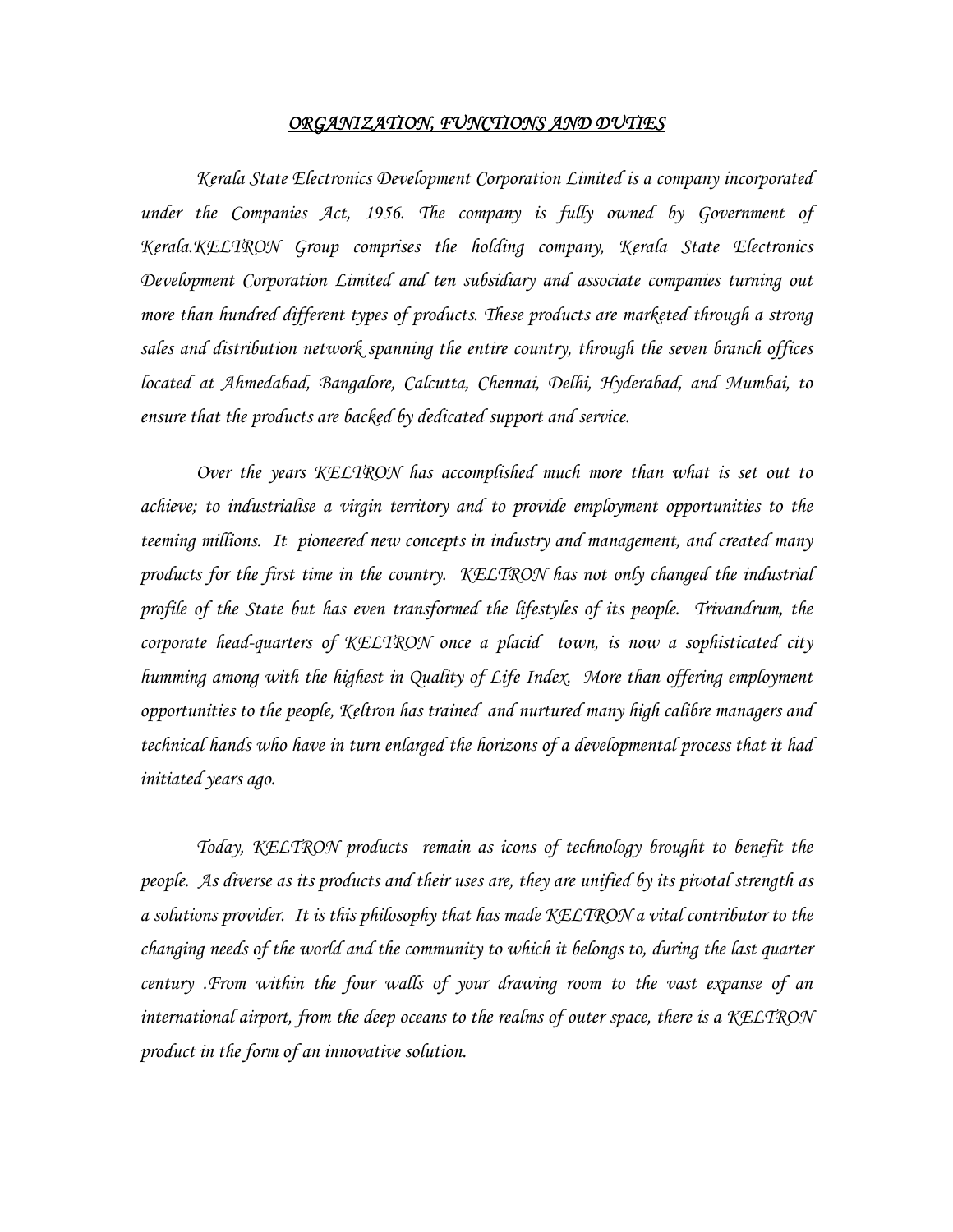*Continuing in its quest to bring the benefits of frontier technology to its customers, KELTRON has forged strategic alliances with world leaders in the trade. Its focus today is in adapting technology to fulfil the needs of its customers with a renewal mission to emerge as a provider of better solutions for the future.* 

*Keltron is a technology driven enterprise that manufacturers and markets electronic components, equipment and systems for communications, defence, industrial and home applications. Coupled with the high-calibre technical expertise available in house, KELTRON has repositioned itself as a total solutions provider in electronics. The current capabilities of the Company include system integration, project management and consultancy.* 

*Nearly 4000 employees working in different part of the country are focused on bringing the benefits of technology to the customers. In some cases, it involves designing entirely new products. In others, adapting available technology to evolve better solutions.* 

*What distinguishes a customer-oriented Company like KELTRON from others is its ability to put itself in the customer's shoes. It is not just a matter of seeking a problem as a customer sees, but of charting a course for farsighted solutions as well. Every day, technology spins out an increasing number of options for the customers to choose from. It is only intensive knowledge, hands on experience and technical expertise that can help make the right choice. KELTRON's strength lies in its quarter century of experience, abundance of expertise, and a sound knowledge base, all equipped to provide the most appropriate solutions to customers. KELTRON strives for quality in whatever it does. The attention to detail which KELTRON had inherited right from the beginning has helped it earn outstanding honours since its infancy in 1973. Quality and reliability of KELTRON products have been endorsed over and over by the large customer base and ISO 9000.*